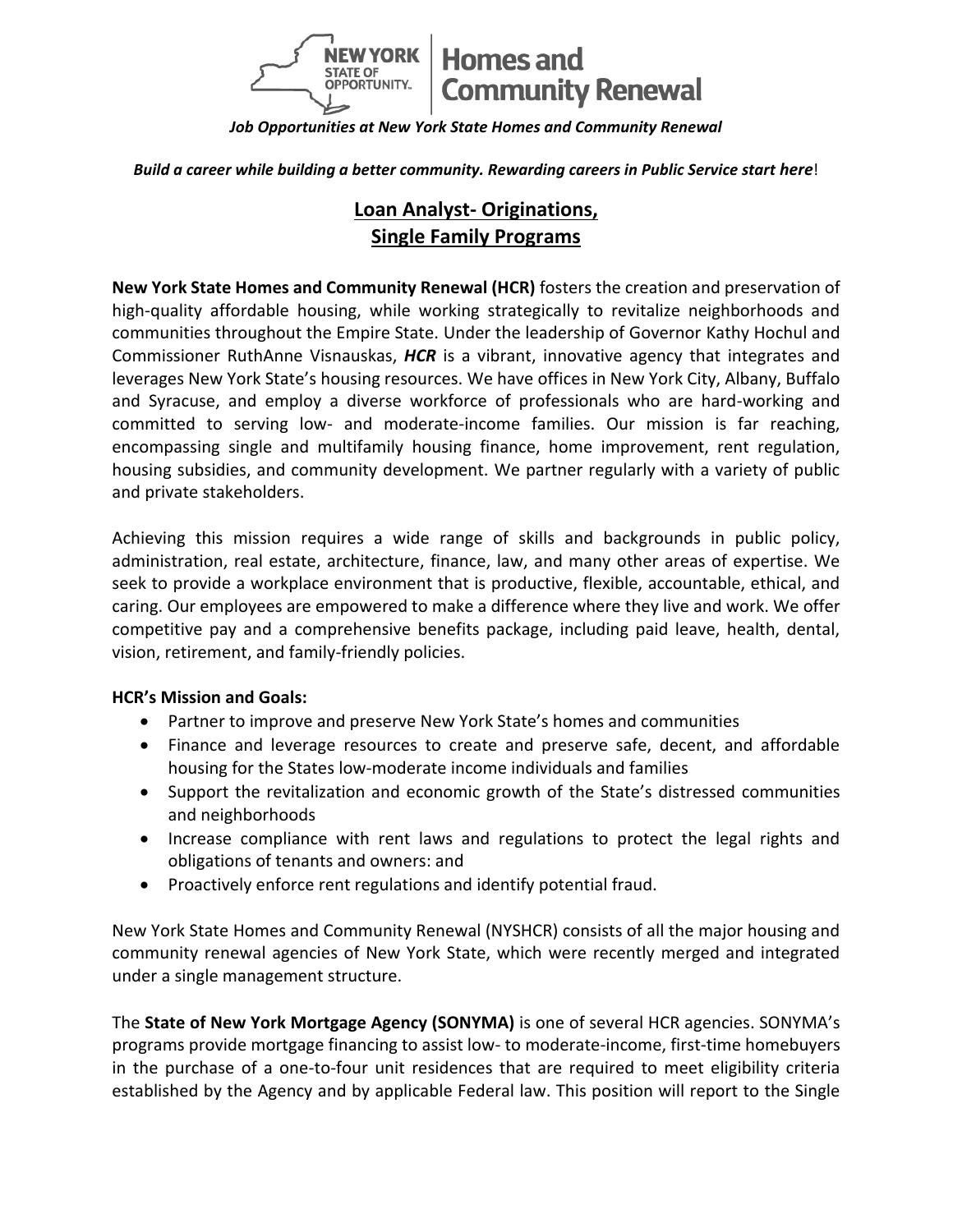

### *Job Opportunities at New York State Homes and Community Renewal*

Family Programs unit of SONYMA. The Single Family unit reports to HCR's Homeownership and Community Development.

**Job Summary:** Employee would be responsible for review of loan file submissionsfor adherence to program guidelines; regulatory compliance; and other requirements as set forth under the SONYMA Bond Program.

## **Essential Duties / Responsibilities:**

The primary responsibilities of the position will be to:

- Perform pre-closing and post-closing analysis of loan files for compliance with federal tax law and Agency procedures, policies, and guidelines.
- Provide feedback to newly onboarded lenders regarding loan documentation required and data integrity.
- Once file is reviewed, notify lender of decision (Approved, Suspended, or Declined) and of conditions, as applicable
- Update status of loan file and other relevant information in SONYMA's computer system.
- Prepare and send appropriate communication of loan status to lender.
- Review Pay History and Loan Purchase Advice for accuracy and completion. Prepare loan file for purchase by the Loan Purchase department.
- Correspond and communicate daily with participating lenders.
- Perform regular follow up on suspended files. Contact lenders for documentation requested until receipt of same. Once received, process the file accordingly.
- Track and compile summaries of all newly onboarded SONYMA Express<sup>®</sup> lender's noting omissions and conditions required.
- Daily, complete the Loan Reviewer Daily Production Report, indicating the number of loan files or documents for suspended loan files which were received for review, reviewed, pending review, review decision and lender rating for loan quality of submission.

### **Other Responsibilities:**

- Assist Loan Analysts and Lenders as needed or assigned to.
- Assist with Internal Control reviews, as needed or assigned to.
- Log in to the 800-room automated call distribution system during all assigned hours to take incoming calls from the public. Assist with questions/provide requested information to callers as needed.
- Complete required annual professional training and other training as required.
- Any with special projects and other reasonable functions or duties as may be designated or assigned.

### **Qualifications:**

- Prior experience as a processor/underwriter of residential mortgages or equivalent.
- Knowledge of Federal and State mortgage regulations, including, TRID requirements.
- Excellent oral and written communication skills.